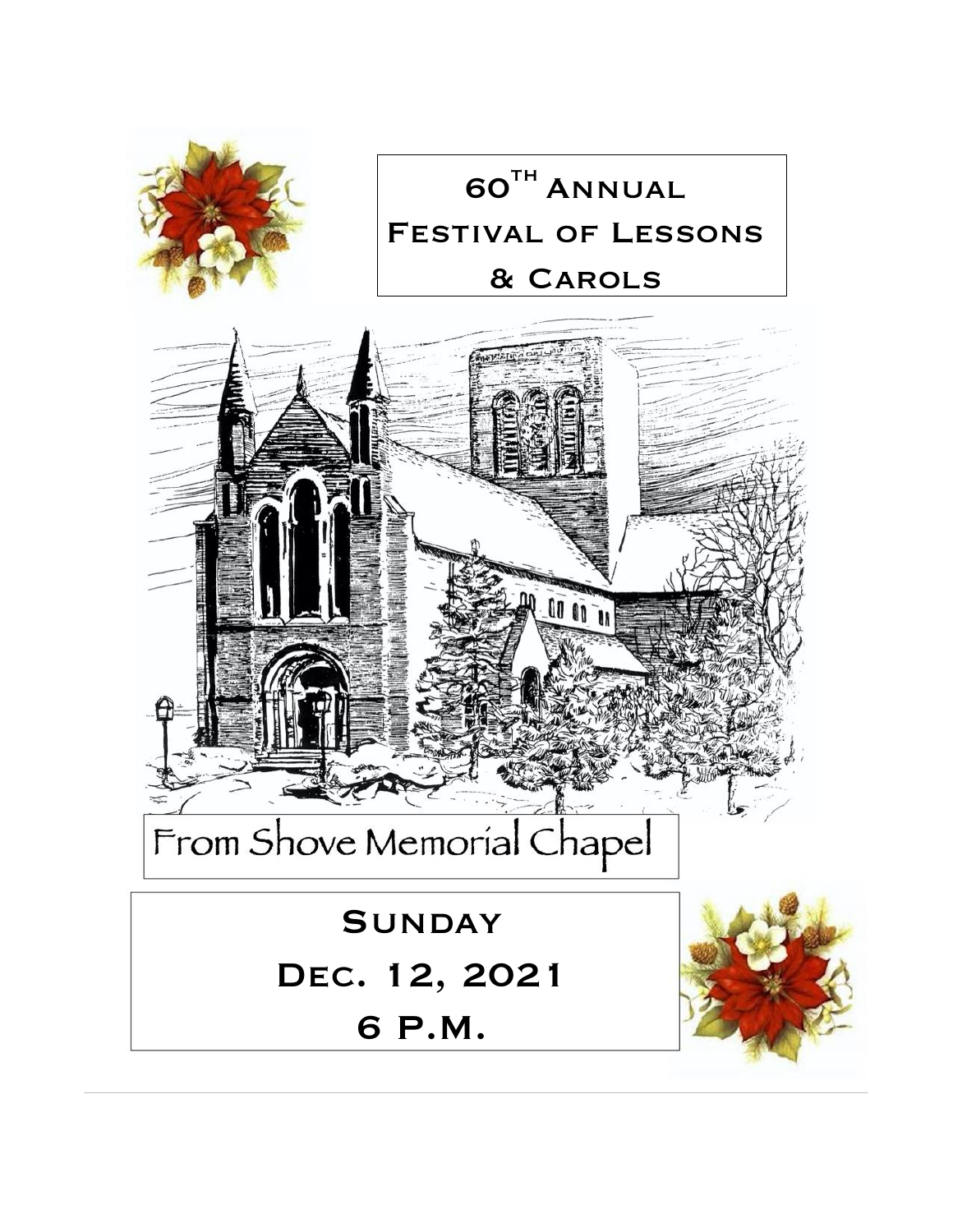# **Festival of Lessons and Carols**

## $C380$

*The Festival of Lessons and Carols is a candlelight Advent service of readings interspersed with appropriate carols, hymns, and anthems that is modeled after the traditional service at King's College, Cambridge, England. The service has been celebrated at Colorado College for 60 years.*

*Shove Memorial Chapel was dedicated on November 24, 1931, and at the request of the donor is "open for services of any and all denominations." Shove Chapel continues a tradition of hospitality to persons of all faiths, spiritual practices, and philosophical and ethical thought.*

#### **CSEO**

| <b>PRELUDE</b>              |                                                 |  |
|-----------------------------|-------------------------------------------------|--|
|                             |                                                 |  |
|                             |                                                 |  |
|                             | Eric Wicks, College Organist                    |  |
|                             |                                                 |  |
|                             |                                                 |  |
|                             | Daniel Turevski '22, Organ Student              |  |
|                             |                                                 |  |
|                             |                                                 |  |
|                             |                                                 |  |
|                             |                                                 |  |
|                             |                                                 |  |
|                             |                                                 |  |
|                             |                                                 |  |
|                             |                                                 |  |
| <b>MUSICAL SELECTION</b>    |                                                 |  |
|                             |                                                 |  |
| Transcribed by L.G. Sobrino |                                                 |  |
|                             | Mariachi Tigre                                  |  |
|                             |                                                 |  |
|                             | O Blessed, blessed is the Lord!                 |  |
|                             |                                                 |  |
|                             |                                                 |  |
| Isaiah $9:2-7$              |                                                 |  |
|                             | The prophet foretells the coming of the Savior. |  |
|                             |                                                 |  |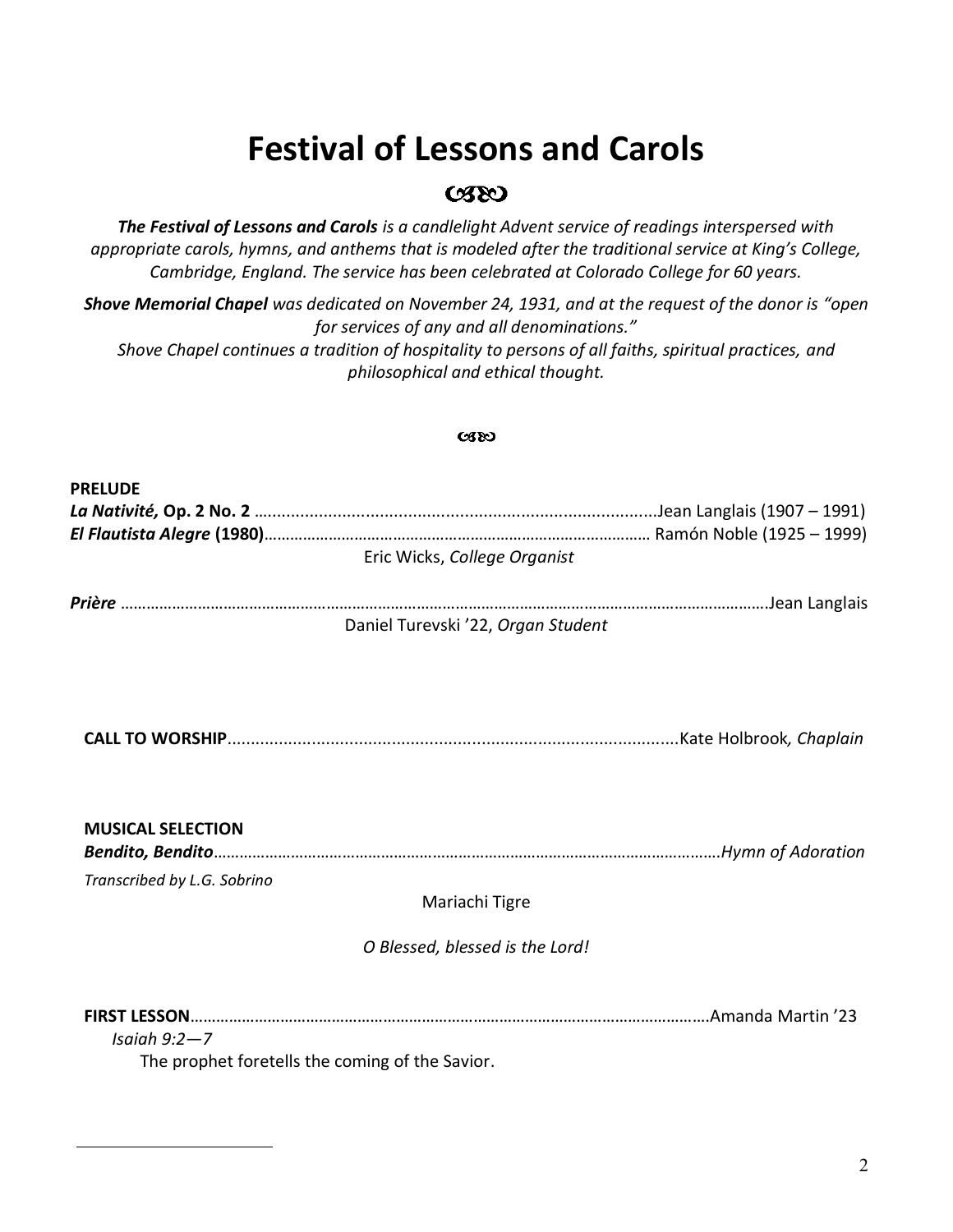#### **CAROL**

| Words: 9 <sup>th</sup> century; Plainsong, Mode 1, 15 <sup>th</sup> century                                                                                                                                        |                  |  |
|--------------------------------------------------------------------------------------------------------------------------------------------------------------------------------------------------------------------|------------------|--|
| O come, O come, Emmanuel, and ransom captive Israel,<br>1)<br>That mourns in lonely exile here, until the Son of God appear.<br>Refrain: Rejoice! Rejoice! Emmanuel shall come to thee, O Israel.                  |                  |  |
| O come, thou wisdom from on high, who ord'rest all things mightily;<br>2)<br>To us the path of knowledge show and teach us in her ways to go.<br>Refrain: Rejoice! Rejoice! Emmanuel shall come to thee, O Israel. |                  |  |
| O come, O Bright and Morning Star, and bring us comfort from afar!<br>3)<br>Dispel the shadows of the night and turn our darkness into light.<br>Refrain: Rejoice! Rejoice! Emmanuel shall come to thee, O Israel. |                  |  |
| O come, O King of nations, bind in one the hearts of humankind.<br>4)<br>Bid all our sad divisions cease; and be yourself our King of Peace.<br>Refrain: Rejoice! Rejoice! Emmanuel shall come to thee, O Israel.  |                  |  |
|                                                                                                                                                                                                                    |                  |  |
| <b>SECOND LESSON</b>                                                                                                                                                                                               | Brandon Chan '23 |  |

 *Isaiah 11:1—9*  The peace that Christ will bring is foreshown.

#### **MUSICAL SELECTION**

*Un Dia a la Vez……………………………………………………………………………………………………………………Song of Faith Arranged by Jorge Melo*

### Mariachi Tigre

*This song of faith asks God to give us strength one day at a time. In a world of pain and suffering, which the holy family knew well, may we hear this prayer and be open to it in not only in our own lives, but in the lives of others this Advent.*

 *Jeremiah 31:31—34* 

THIRD LESSON **EXAMPLE 23** Brandon Chan '23

A new covenant is promised which will be written in our heart.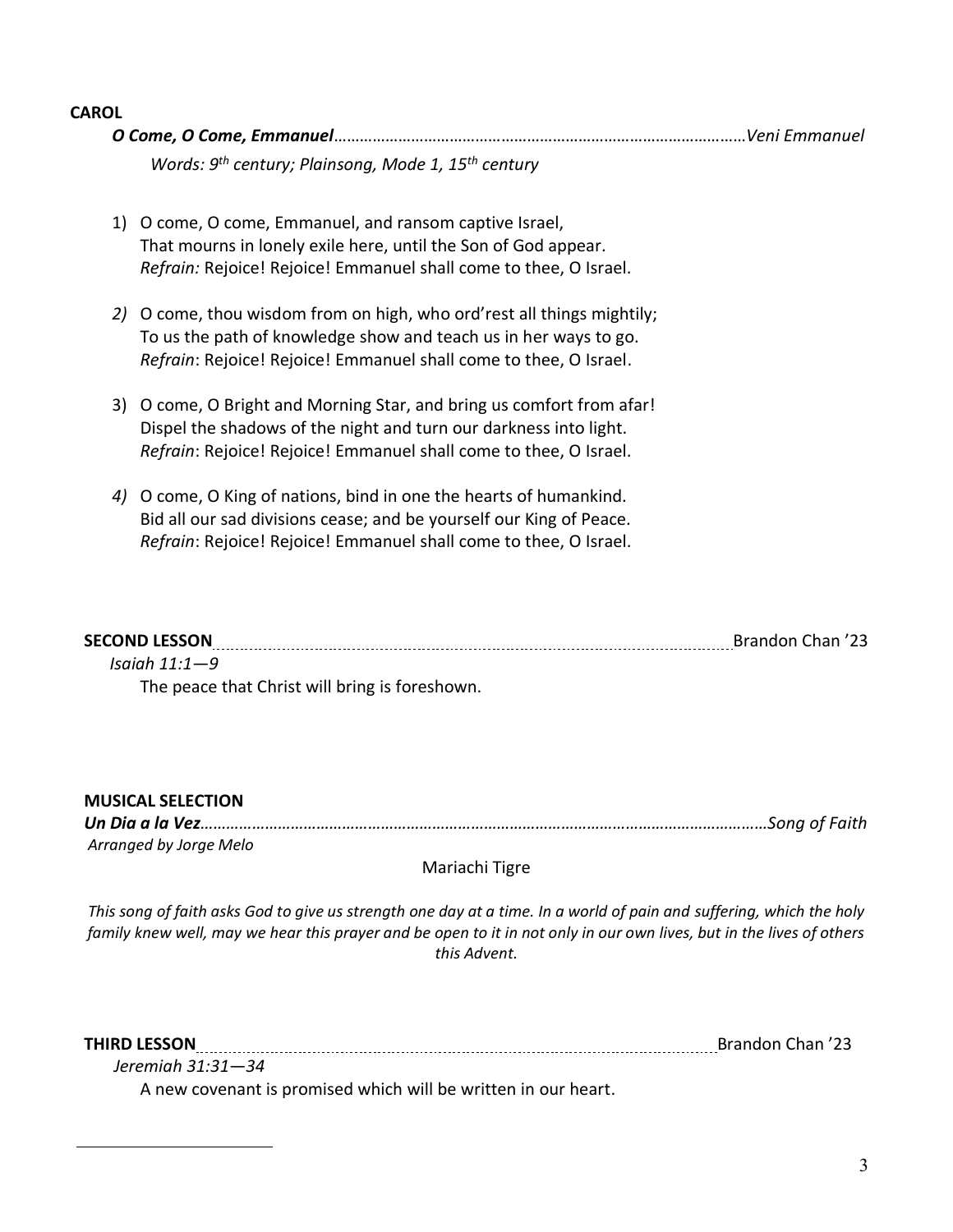#### **CAROL**

|                                                            | Words: Charles Wesley (1707-1788); Music: William Henry Havergal (1793-1870)                                                                                                                                                                                          |  |
|------------------------------------------------------------|-----------------------------------------------------------------------------------------------------------------------------------------------------------------------------------------------------------------------------------------------------------------------|--|
|                                                            | 1) Come, Thou long-expected Jesus, Born to set Thy people free;<br>From our fears and sins release us, Let us find our rest in Thee.<br>Israel's Strength and Consolation, Hope of all the earth Thou art<br>Dear Desire of every nation, Joy of every longing heart. |  |
| 2)                                                         | Born Thy people to deliver, Born a child and yet a King,<br>Born to reign in us forever, Now Thy gracious kingdom bring.<br>By Thine own eternal Spirit, Rule in all our hearts alone;<br>By Thine all-sufficient merit, Raise us to Thy glorious throne.             |  |
| Luke 1:26-38                                               | FOURTH LESSON [100] Kate Holbrook, Chaplain<br>The angel Gabriel greets the Blessed Virgin Mary.                                                                                                                                                                      |  |
|                                                            | Reflection [100] Neflection [201] Neflection [201] Neflection [201] Nate Holbrook, Chaplain                                                                                                                                                                           |  |
| <b>MUSICAL SELECTION</b><br>(from All-Night Vigil, Op. 37) |                                                                                                                                                                                                                                                                       |  |
|                                                            | Colorado College Chamber Chorus<br>Deborah Teske, Conductor                                                                                                                                                                                                           |  |
|                                                            | Rejoice, Virgin Mother of God,<br>Mary, full of grace, the Lord is with you.<br>Placcad are vou among waman                                                                                                                                                           |  |

*Blessed are you among women, and blessed is the fruit of your womb, for you have borne the Savior of our souls.*

**FIFTH LESSON** Jessica Kisunzu, *Assistant Professor of Organic Chemistry Luke 1:46-55*

Mary's song of praise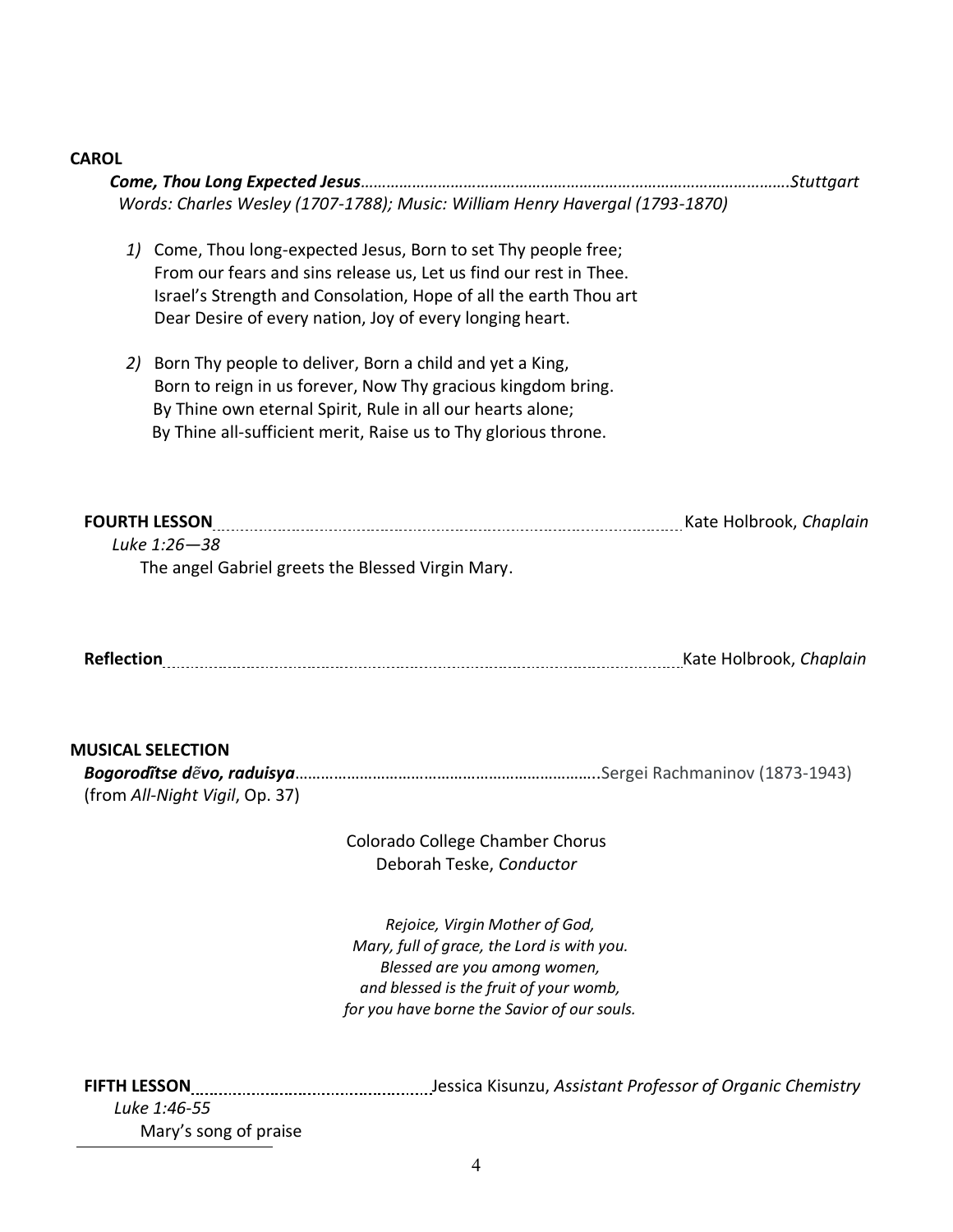#### **MUSICAL SELECTION**  *Åbe Nånan Yu'os* ……………………………………………………………………………………………*CHamoru Hymn*

Vicente Blas Taijeron'24, Zoë Voettiner'22, Kristine Petersone '25 (CC Catholic Community)

*Åbe Nånan Yu'os is a traditional CHamoru hymn sung in Catholic Parishes throughout the Mariana Islands, an island chain in the western Pacific. The song is an expression of the deep devotion of the CHamoru people to the Blessed Mother and, in particular, their patroness Sånta Marian Kåmalen (Our Lady of Camarin). It is especially sung in the month of December during the Feast of the Immaculate Conception when thousands of the island's faithful crowd the streets of the village of Hagåtña and pray the rosary in each other's company.*

*Åbe nånan Yu'os senggåsgas Maria* Hail Mother of God, purest Mary

*Ma okte minaolek yan gråsiha siha* Upon who grace is most abundant

*Åbe, åbe, åbe Maria! Åbe, åbe, åbe Maria.* Hail, hail, hail Mary! Hail, hail, hail Mary!

*Sen bithen yan nana, puti'on i tasi para i mahålang Nånan Mina'åse'.* Oh Virgin Mother, Star of the Sea, we long for you Mother of Mercy.

*Gi langet tumunok ininan puti'on para i taotao siha Nånan gofli'e'on.* From Heaven the lights and stars shine down from our Mother for all to see.

#### *Annai si Maria kahulo' gi langet, ha fatta na maisa i pumupulan hit.*

From Heaven above, our Mother Mary will watch us over us forevermore.

**SIXTH LESSON** [*CON]*[*CON]*[*CON]*[*CON]*[*CONDUSION]*[*CONDUSION]*[*CONDUSION]*[*CONDUSION*][*CONDUSION*]

*Luke 2:1—7* 

A child is born.

#### **CAROL**

*What Child Is This?……………………………………………………………………………………………………….Greensleeves Words: W.C. Dix (1837-1898); Music: English melody, 16th century*

*1)* What child is this, who, laid to rest, on Mary's lap is sleeping? Whom angels greet with anthems sweet, while shepherds watch are keeping? This, this is Christ the King, whom shepherds guard and angels sing. Haste, haste to bring him laud, the babe, the son of Mary.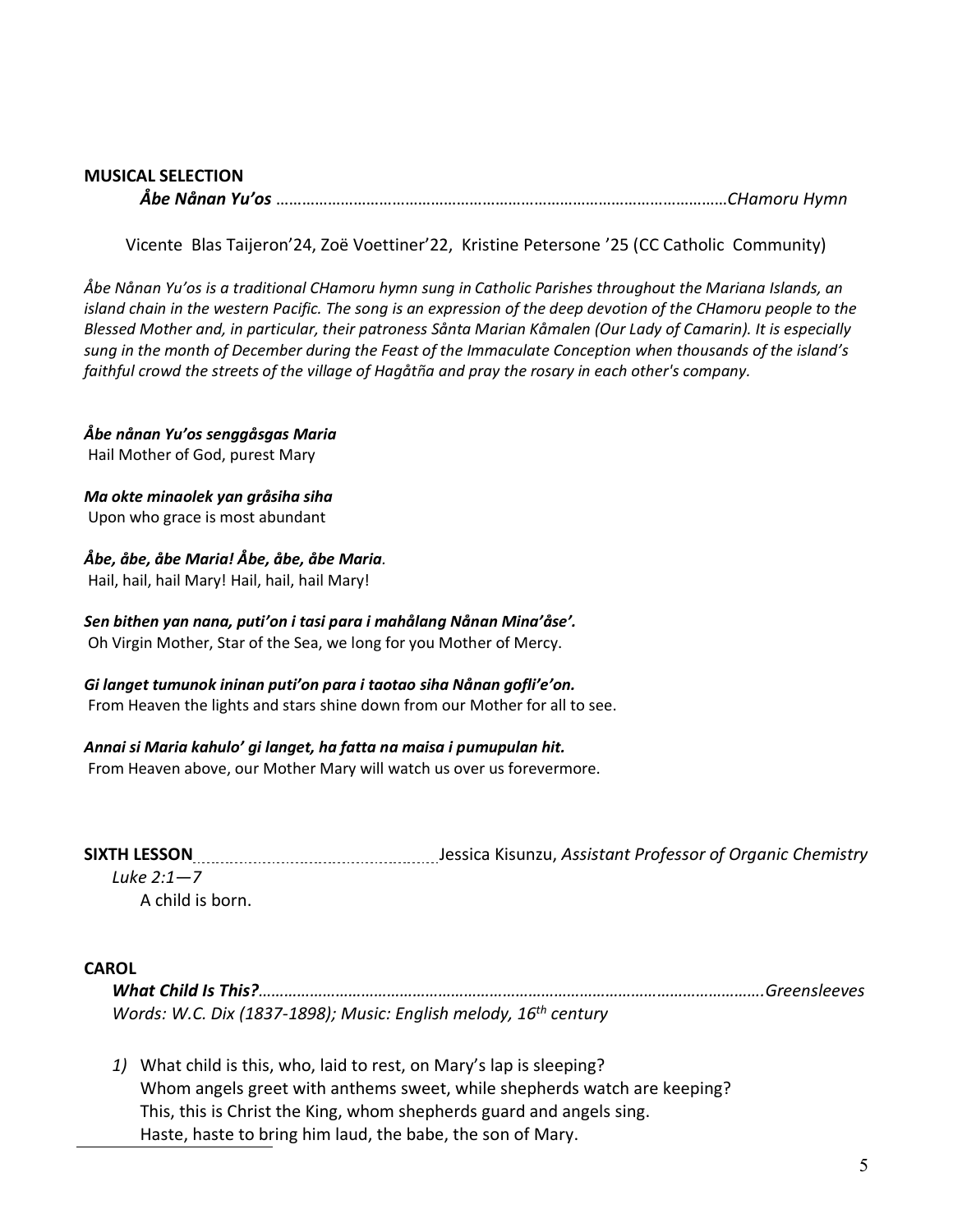3) So bring Him incense, gold, and myrrh, Come, peasant, king, to own Him:

The King of Kings salvation brings, let loving hearts enthrone Him. This, this is Christ the King, whom shepherds guard and angels sing. Haste, haste to bring him laud, the babe, the Son of Mary.

#### **MUSICAL SELECTION**

*A La Nanita Nana* **………………………………………………………………**…………………………………..Traditional Spanish *Arranged by Rodolfo Gonzalez*

Mariachi Tigre

*A Spanish lullaby for the Baby Jesus*

**SEVENTH LESSON**................................................................................................................ Elle Triplett '24

*Luke 2:8—20*  The shepherds go to the manger.

### **CAROL**

|    |                                                                                                                                                                                                                                                                        | African-American Spiritual |
|----|------------------------------------------------------------------------------------------------------------------------------------------------------------------------------------------------------------------------------------------------------------------------|----------------------------|
|    | Arr. John. W. Work III, 1940; Stanzas, John W. Work II (1872-1925)                                                                                                                                                                                                     |                            |
| 1) | While shepherds kept their watching O'er silent flocks by night,<br>Rang out the angel chorus That hailed our Savior's birth<br>Go, tell it on the mountain Over the hills and every where;<br>Go, Tell it on the mountain That Jesus Christ is born!                  |                            |
| 2) | The shepherds feared and trembled When lo! Above the earth,<br>Rang out the angel chorus That hailed our Savior's birth.<br>Go, tell it on the mountain Over the hills and every where;<br>Go, Tell it on the moutnain That Jesus Christ is born!                      |                            |
| 3) | Down in a lowly manger The humble Christ was born,<br>And God sent us salvation That blessed Christmas morn.<br>whom the angels praise above;<br>Go, tell it on the mountain Over the hills and every where;<br>Go, tell it on the mountain That Jesus Christ is born! |                            |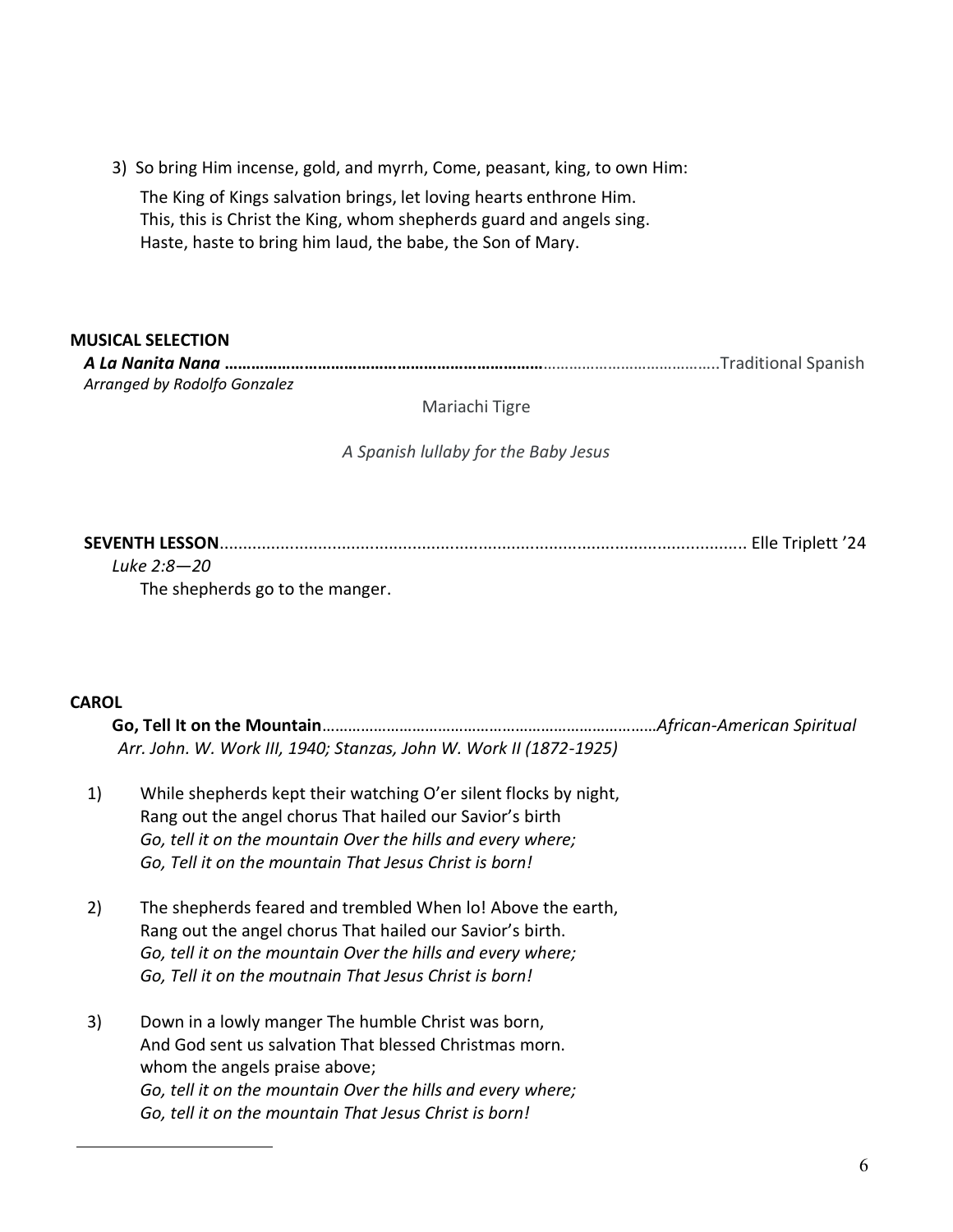#### **MUSICAL SELECTION**

*Los Peces en el Río (The Fishes in the River)*…………………………*Traditional Spanish and Latin American* Mariachi Tigre

*The song shares the how the fish in the river are excited about the birth of baby Jesus and how the Virgin Mary is going about her daily life and chores by the river.*

**EIGHTH LESSON**................................................................................................................ Elle Triplett '24 The wise men are led by the star to Jesus.

#### **CAROL**

**Angels We Have Heard on High**……………………………………………………………………………………………*Gloria* *Words: French carol; tr. James Chadwick (1813-1882); Music: French, arr. Edward Barnes (1887-1958)*

- 1) Angels we have heard on high, singing sweetly through the night, and the mountains in reply echoing their brave delight. *Gloria in excelsis Deo.*
- 2) Shepherds, why this jubilee? Why these songs of happy cheer? What great brightness did you see? What glad tidings did you hear? *Gloria in excelsis Deo.*
- 3) Come to Bethlehem and see him whose birth the angels sing; come, adore on bended knee Christ, the Lord, the newborn King. *Gloria in excelsis Deo.*
- 4) See him in a manger laid whom the angels praise above; Mary, Joseph, lend your aid, while we raise our hearts in love. *Gloria in excelsis Deo.*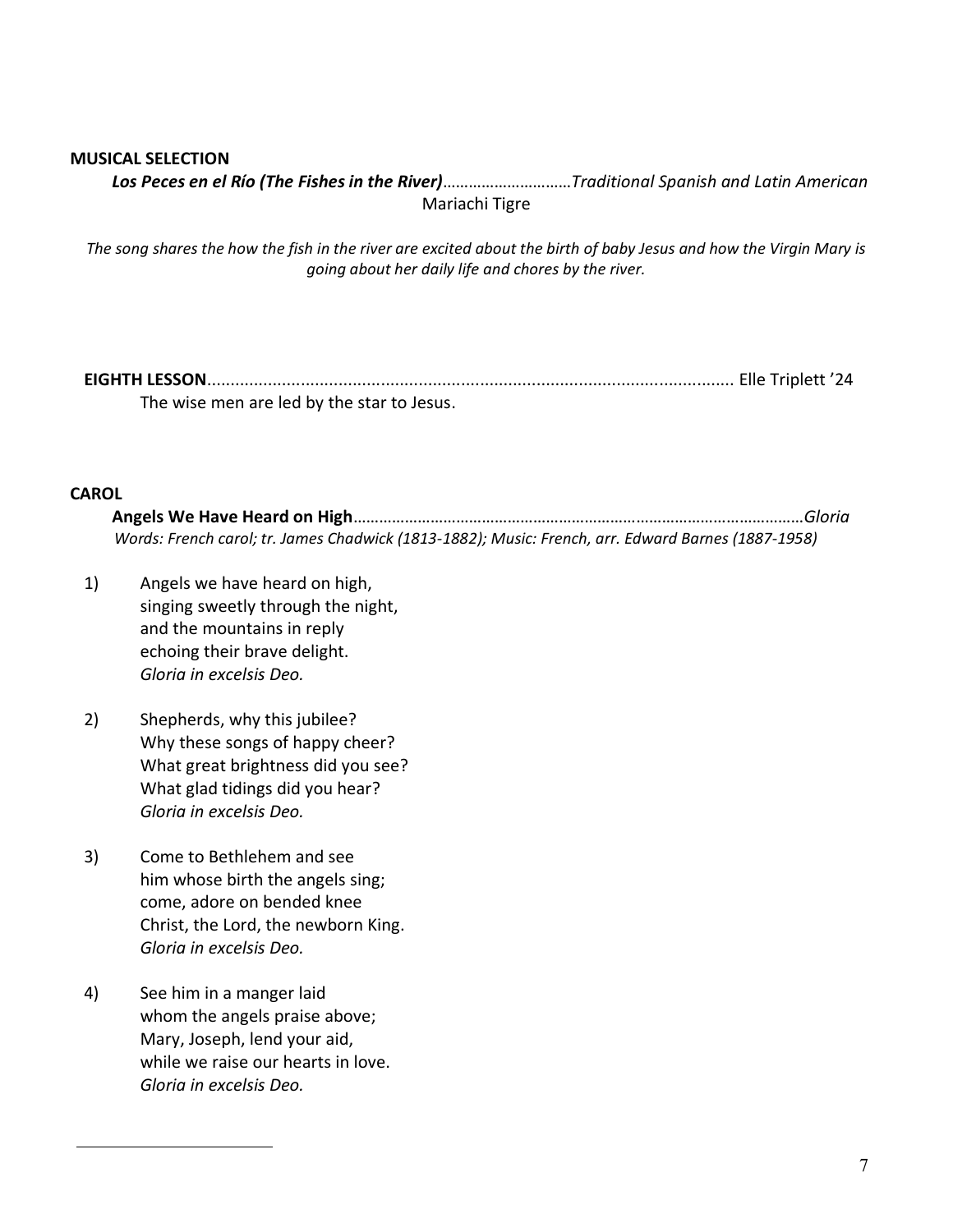#### **CAROL**

*O Come All Ye Faithful………………………………………………………………………………….…..Adeste fideles Words: John Francis Wade (1711-1786); Music: John Francis Wade* 1) O come, all ye faithful, Joyful and triumphant, O come ye, O come ye to Bethlehem. Come and behold him, Born the King of angels; *Refrain:* O come, let us adore him, O come, let us adore him, O come, let us adore him, Christ the Lord. 2) Sing, Choirs of angels, sing in exultation, Sing, all ye citizens of heav'n above; Glory to God in the highest; *Refrain* 3) Yea, Lord, we greet Thee, Born this happy morning; Jesus, to thee be glory giv'n; Word of the Father, Now in flesh appearing; *Refrain*

| John 1: 1—14 |  |
|--------------|--|

John unfolds the mystery of the Incarnation.

### **MUSICAL SELECTION**

*Spaséniye sodélal*…………………………………………………………………………………Pavel Tschesnokoff (1877-1944)

CC Chamber Chorus, Deborah Teske, *Conductor*

*Salvation is created in the midst of the earth, O God. Allelulia!* 

**COLLECT FOR LIGHT**………………………………………………………………………………………….Kate Holbrook, *Chaplain*

*Adapted from a prayer by John Phillip Newell in his book Celtic Benediction: Morning and Night Prayer.*

*\*You are welcome to join in the call and response and/or to listen to these words.*

One: Holy One, in our darkest nights, when it has seemed there was no hope

**All: We have seen your light in the eyes of a child**

One: When it has seemed there was no joy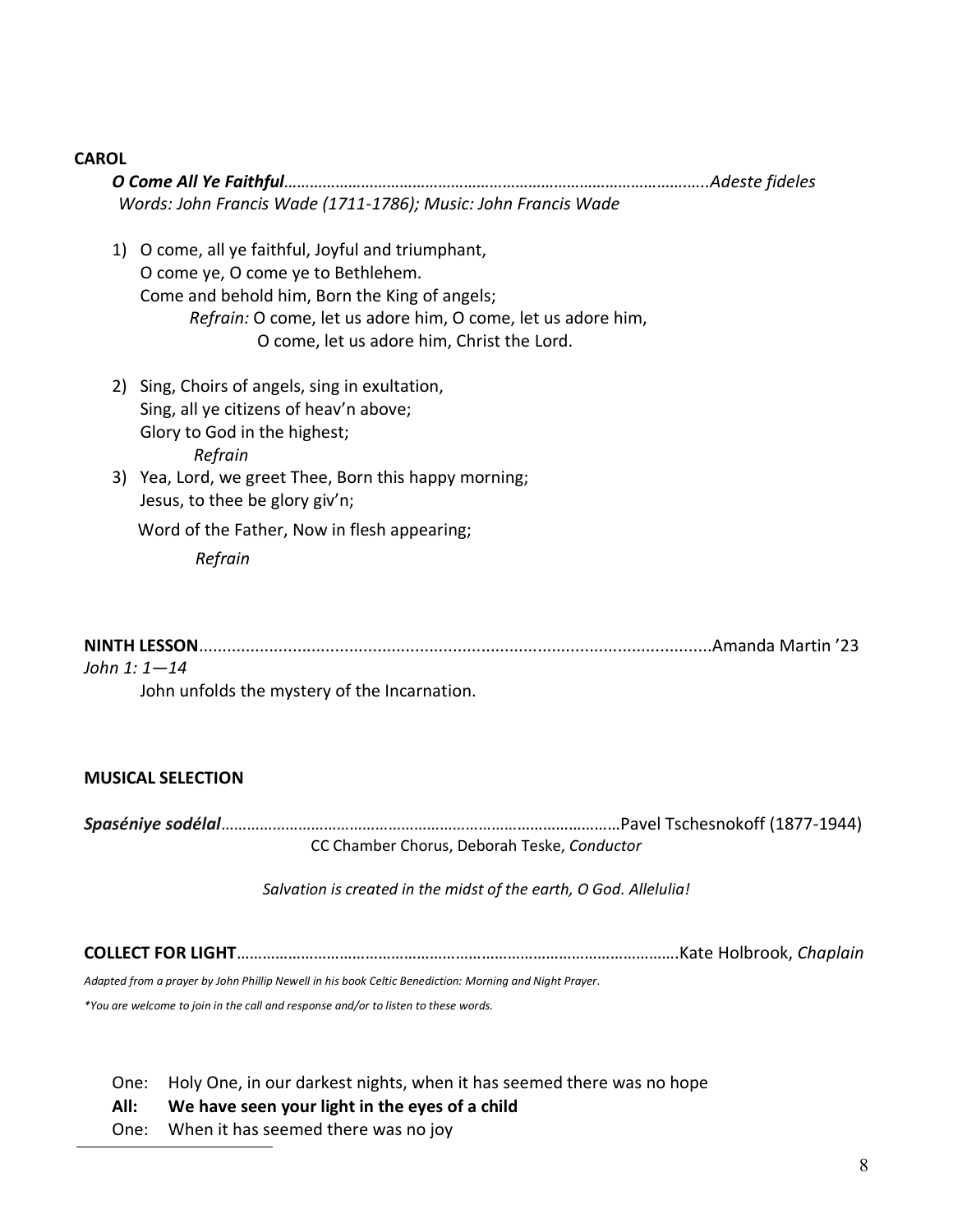#### **All: We have heard your delight in the voice of a friend**

- One: When it has seemed that life was stale
- **All: We have smelled the freshness of sunlight on our skin**
- One: When all has seemed empty
- **All: We have touched, or remembered the touch of your presence in the hand of a stranger**
- One: When the future has seemed barren
- **All: We have tasted life's moisture in the gift a meal**
- One: We light these candles tonight
- **All: Thanks be to you, O God, for your embodied love, that lights our dark nights and opens our senses to your presence in all things, Amen.**

#### **SHARING THE LIGHT**

In the silence we will light candles in Shove Memorial Chapel. For community watching virtually, during the singing of "Silent Night" there will be an opportunity for you to creatively participate in the traditional candle lighting in ways that are safe and appropriate for you. Here are a few ideas:

**·**Lighting your own candle (if it is safe and appropriate for your location); turning on a battery-operated candle;

- · Turning the lights off in your room, or dimming them;
- · Shining the light on your phone;
- · Placing your hands on your heart;
- · And raising your hand and imagining yourself holding a candle.

#### **CAROL**

*Silent Night, Holy Night……………………………………………………………………………………Stille Nacht Words: J. Mohr (1792-1848); Music: F. Gruber (1787-1863)*

- *1)* Silent night! Holy night! All is calm, all is bright. 'Round yon virgin mother and child. Holy infant so tender and mild, Sleep in heavenly peace, Sleep in heavenly peace.
- *2)* Silent night! Holy night! Shepherds quake at the sight, Glories stream from heaven afar, Heavenly hosts sing: "Alleluia; Christ the Savior is born, Christ the Savior is born."
- *3)* Silent night, holy night, Son of God, love's pure light Radiant beams from thy holy face, with the dawn of redeeming grace, Jesus, Lord, at thy birth, Jesus, Lord, at thy birth

**THE BLESSING** ….........................................................................................Kate Holbrook*, Chaplain*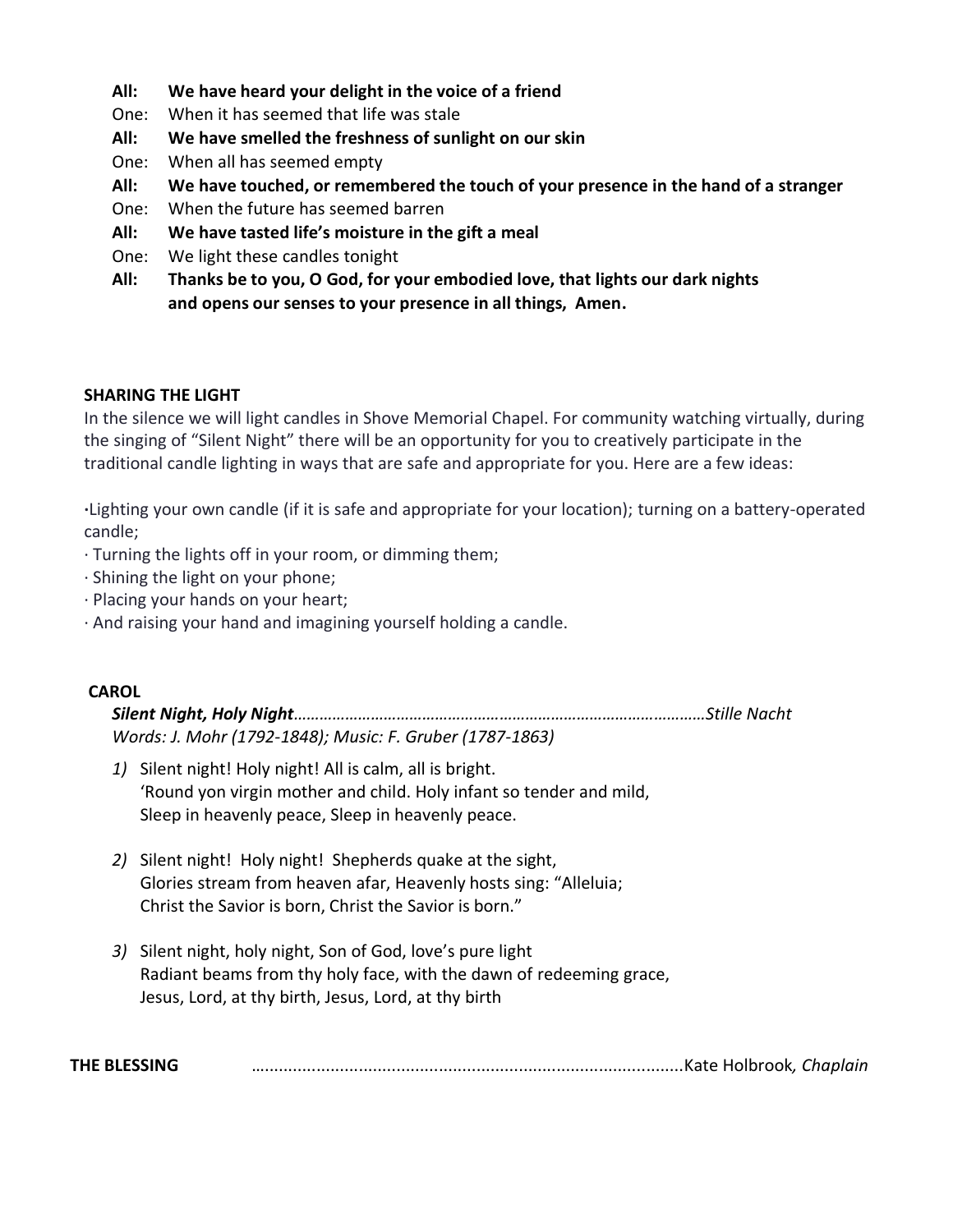#### **RECESSIONAL CAROL**

*Hark! The Herald Angels Sing*.................................................... ................................Mendelssohn *Words: Charles Wesley (1707-1788); Music: Felix Mendelssohn (1809-1847)*

- *1)* Hark! The herald angels sing, "Glory to the newborn King. Peace on earth and mercy mild, God and sinners reconciled!" Joyful, all ye nations, rise; join the triumph of the skies; with th'angelic hosts proclaim, "Christ is born in Bethlehem!" Hark, the herald angels sing, "Glory to the newborn King!"
- 2) Christ by highest heav'n adored, Christ the everlasting Lord, late in time behold Him come, offspring of the virgin's womb. Veiled in flesh the Godhead see; hail the incarnate Deity, Pleased as man with us to dwell, Jesus, our Emmanuel. Hark, the herald angels sing, "Glory to the newborn King!"
- 3) Hail the heav'n-born Prince of Peace! Hail the Sun of Righteousness! Light and life to all He brings, ris'n with healing in His wings. Mild He lays His glory by, born that we no more may die, Born to raise the each child of earth, born to give them second birth. Hark, the herald angels sing, "Glory to the newborn King!"

#### **POSTLUDE**

*Praeludium in G,* **BWV 568 ……………………………………………….**Johann Sebastian Bach (1685 – 1750) Eric Wicks, *College Organist*

#### 0380

Many thanks to our musicians, readers, candle lighters, and greetings at this year's Festival of Lessons and Carols.

> **CC Organist** Eric Wicks **Organ Student** Daniel Turevski '22 **Song Leader** Candace Woods '13 **Pianist** Cheryl Umbel

**Singers of CHamuro Hymn:** Vicente Blas Taijeron'24, Zoë Voettiner'22, Kristine Petersone '25

#### **Readers**

Brandon Chan '23; Amanda Martin '23; Elle Triplett '24; Jessica Kisunzu, *Assistant Professor of Organic Chemistry*